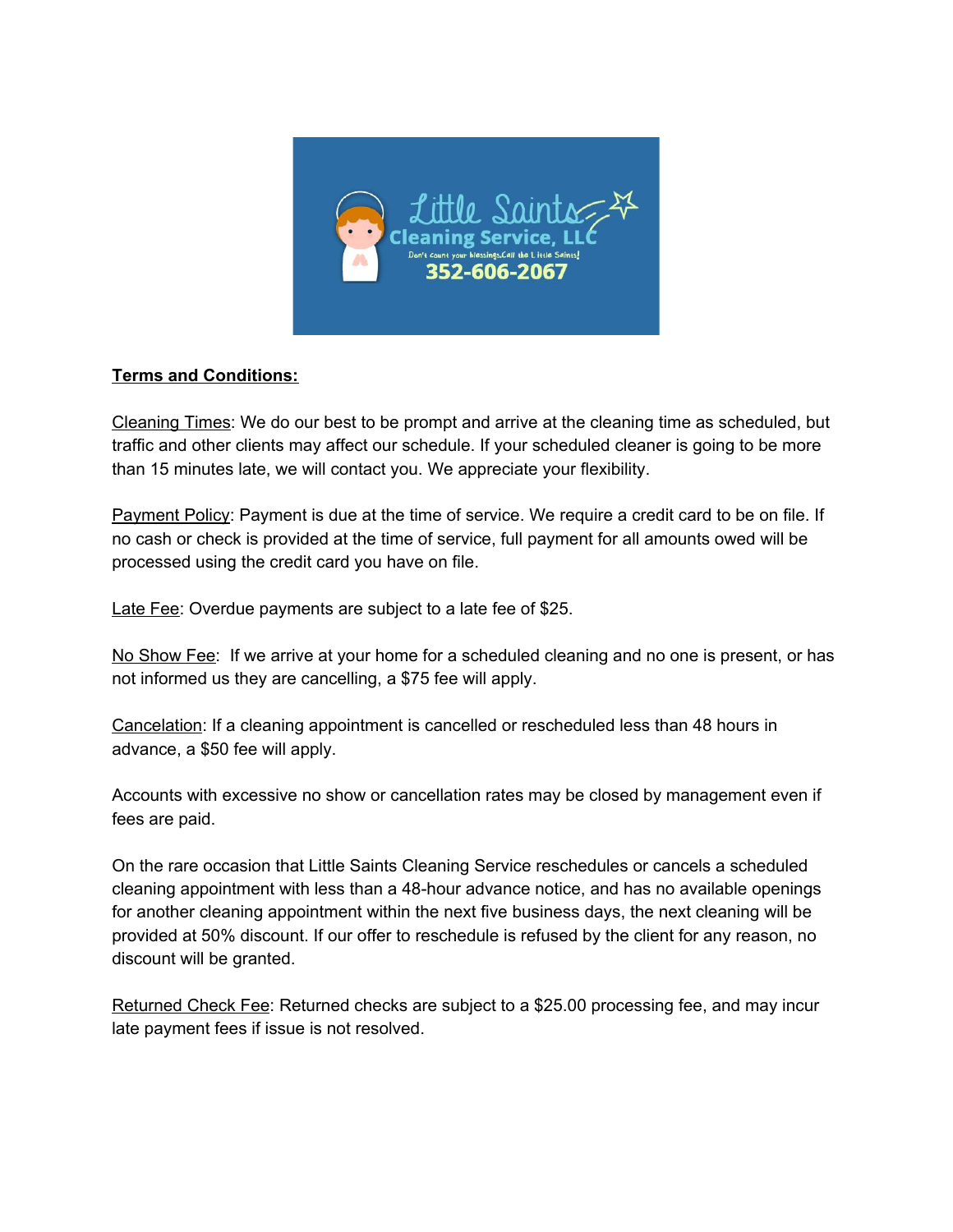## **Limitation Of Liability**

All items of value that are non-replaceable, one-of-a-kind, sentimental value, collectors items, trophies, discontinued patterns, family heirlooms, and high cost crystal-china-ceramic items must be disclosed to **Little Saints Cleaning Service, LLC.** These items cannot be cleaned due to insurance regulations. **Little Saints Cleaning Service, LLC** will not be liable for items not disclosed and listed. **Little Saints Cleaning Service, LLC** will not be liable for items broken or damaged due to product wear-and-tear, nor damage to or caused by fixtures that are not properly secured such as pictures, mirrors, window treatments, wall coverings, lack of furniture glides for wood floors, lack of scratch covers on the bottom of furniture decor, cabinet mounted appliances, and household accessories. **Little Saints Cleaning Service, LLC** cannot be held liable for blinds/shutters that have dry rot, sun damage and/or are not installed properly. **Little Saints Cleaning Service, LLC** will not be liable for damage that is not reported within 24-hours of your last cleaning. We will not accept liability for damages directly or indirectly caused by non-standard company products and equipment requested to be used. **Little Saints Cleaning Service, LLC** will only consider liability for the repair of replacement cost of the item damaged or broken. If an item is part of a set, only the cost of the individual item will be paid.

## **Service Quality Guarantee**

Little Saints Cleaning Service strives to provide outstanding cleaning services for our clients. If you are unhappy with any cleaning service provided, you are required to notify us within 48 hours of service in order for us to address and correct the problem.

If we receive prompt notification, we will come back to examine the problem. If the problem involves the quality of service we have provided, we pledge to correct the problem at no charge.

If we do not receive notice of a problem within 48 hours of the cleaning, or if you decide to correct the problem yourself, we will not be able to correct the problem.

#### **===============================================================**

Little Saints Cleaning Service provides all the cleaning materials and supplies for the cleanings. However, if you desire that we use your own equipment e.g. vacuum cleaner, mop & bucket, cloths and cleaning materials, you will need to let us know before your appointment. If you have special situations or type of finish on walls, sinks, cabinets, or floor that require a specific solution other than what we use, you need to let us know and not assume we should know. No two customers are the same and everyone has their favorite brands and way of cleaning. Also, some bleach based products are acceptable providing the necessary precautions are taken, any use of bleaching agents in the property is at the customer's own risk.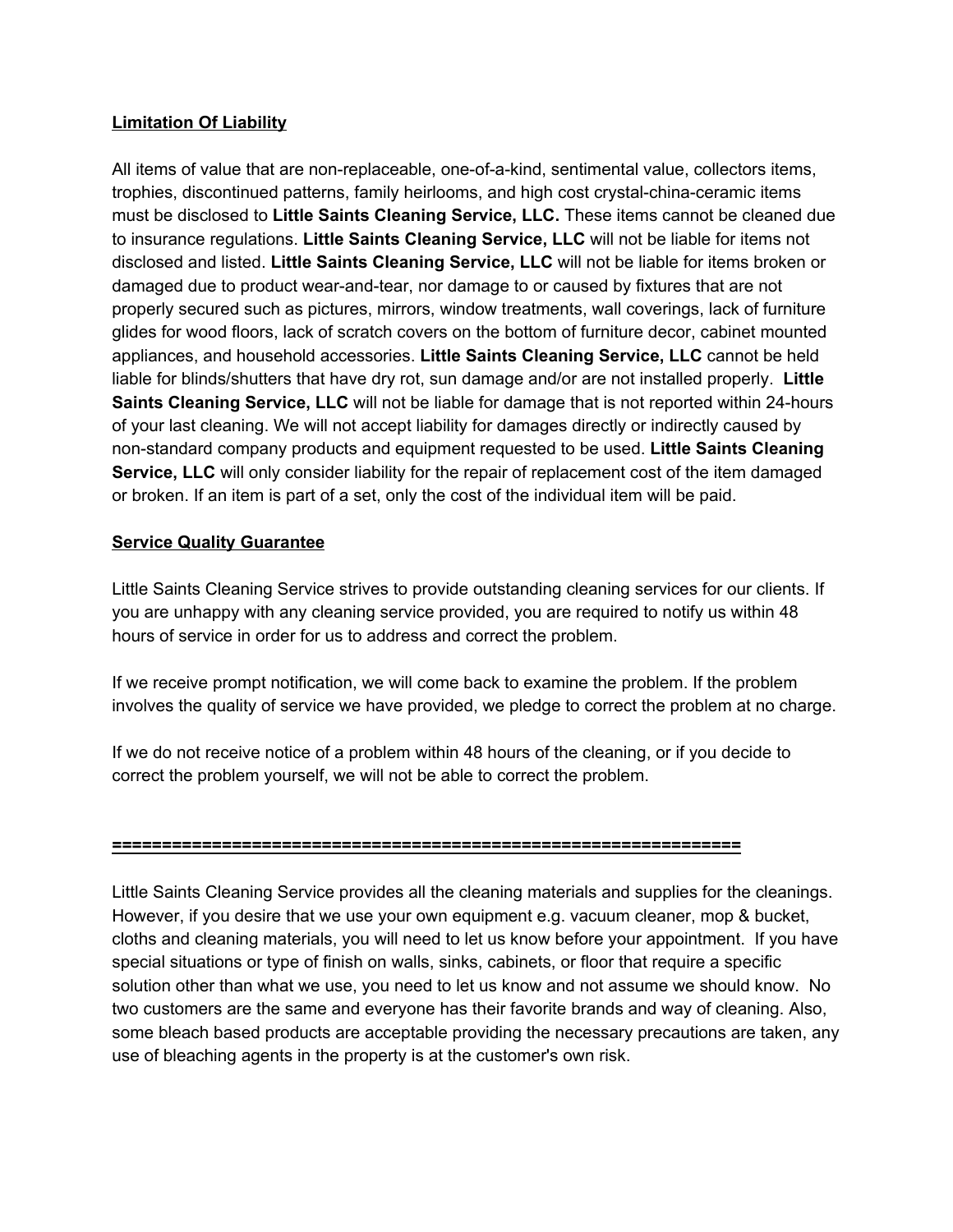## **Complaints and discipline procedures**

For any reason you are not happy with the cleaning standards or for anything else please contact us as soon as possible – preferably within 48 hours. You as a customer and client are all important to us so if we get something wrong, please let us know and we will be happy to resolve the issue. We will always attempt to do our best to sort out the situation efficiently and promptly. For this guarantee to apply, you must have had your home properly de-cluttered before we arrived.

## **Health and safety**

All equipment, including electrical, to be used by Little Saints Cleaning Service must be in good working order. Any Customers home we clean must be a safe working environment in which to do our job properly. Health and safety is important to you as the customer and Little Saints Cleaning Service to eliminate any unforeseen accidents. In the event that a house is a hazard or cluttered, we reserve the right for our cleaners to take pictures of the area(s) for before and after of what was done.

## **Inclement Weather**

As you know the weather in Florida can be unpredictable. If there is a storm in progress on your scheduled cleaning day; we will make a judgment call as to whether the staff will be going out that day. We would never want to jeopardize the safety and welfare of our staff. If we do have to cancel your visit due to bad weather conditions; we will call you to reschedule your cleaning.

#### **Keys, alarm systems and security**

If you as the customer require Little Saints Cleaning Service to hold a key to enter your home, under no circumstances will we keep your address details with the key. However to identify your key it is acceptable to keep a key fob with your initials to make it easier to identify which key belongs to you. You must inform us of any alarm system that needs to be unset or reset. It is in our best interests for your keys to be kept secure at all times. It is our policy to keep our customers keys safe however we will be fully responsible for any keys lost or mislaid for them to be replaced as soon as possible.

If you as the customer are present for the cleaning, please make sure that you are there to let us in at the agreed time. If we arrive at the designated time and no one is home without giving notice, you will be subject to a fee.

#### **Clutter:**

We ask that you provide a clutter-free environment, which allows us to reach all areas to be cleaned. We greatly appreciate it when things like dishes, clothes, toys, leftover food, etc. are